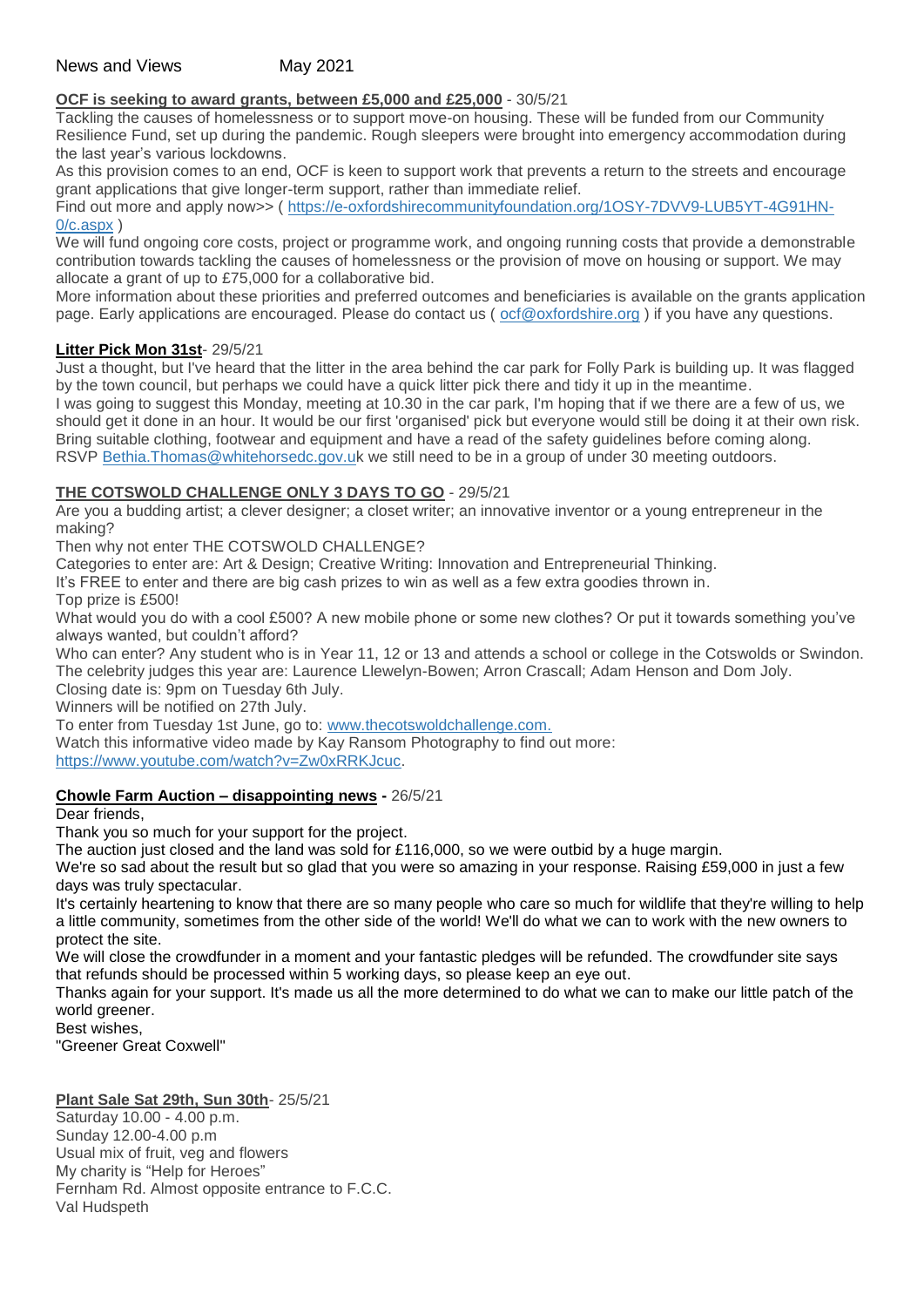### **Midsummer Trash and Treasure Giveaway 19th June** - 25/5/21

Outside houses in Faringdon. Clear out your loft and take part, and/or come and take away something useful free. No clothes please REUSE AND RECYCLE Details on <https://fb.me/e/1riXEqyKj> Email [trashandtreasure@btinternet.com](mailto:trashandtreasure@btinternet.com) to be included on the map. No charge for this

#### **ART UNLOCKED!-** 25/5/21

Faringdon Art Society is embracing release from lockdowns with a series of workshops designed to encourage aspiring artists and re-ignite existing artists' enthusiasm.

Basic drawing techniques, learning the secrets of 3D perspective and discovering the vitality of impressionistic watercolour are themes being explored.

Art tutor **George Boyter** will be in the picturesque village of Little Coxwell on 10 July 2021 to guide both beginners and those who need to pick up their drawing tools again.

**Sheila Isabel Irigoyen Zozaya** - artist, architect and urban designer - will lead a workshop in September covering the pesky issue of managing 3D perspective. At a location of interest yet to be revealed, participants will have the opportunity to produce a village scene that 'looks right'!

Vibrant cascading watercolour techniques will be shared by **Catherine Beale** in early October. Catherine has exhibited with the Royal Watercolour Society, Royal Institute of Painters in Watercolour and is a member of Society of Women Artists. This should be a fun and colorful day for all involved!

Everyone is welcome but numbers are limited – <http://www.faringdonartsociety.co.uk/upcoming-workshops.html>

#### **Scam Phone calls** - 25/5/21

Scam phone calls about disconnecting internet are happening again. If you receive a call like this, hang up. If they haven't withheld their number, you may want to contact your provider to get the number blocked. You can report scam calls to Action Fraud, the UK's national fraud and cyber crime reporting centre through their website [\(https://www.actionfraud.police.uk\)](https://www.actionfraud.police.uk/), or give them a call on 0300 123 2040. Deaf or hard of hearing callers can use the textphone number 0300 123 2050. Name supplied

### **Update - greener Gt Coxwell** - 22/5/21

Dear friends, Thank you so much for your generous support for Greener Great Coxwell.

We're excited and daunted about the project, and we're humbled and heartened by the wonderful generosity you've shown.

It looks like the auction is going ahead on Wednesday, so we're speeding away with preparations. If we're not successful your pledges will be automatically returned. We're about to head down to the ancient woodland adjacent to the site to keep drumming up support and, with offline pledges, we're over half way there now.

If you're able to keep sharing and spreading the word, we'd be grateful!

With thanks and best wishes to all, Greener Great Coxwell

For more details see: [https://www.greatcoxwell.com/.../4394.../great\\_coxwell\\_1.pdf.](https://www.greatcoxwell.com/uploads/4/3/9/4/43947647/great_coxwell_1.pdf?fbclid=IwAR08c-uIyULpSozuvmRGUJQ1XA2kRAANvjkkDfpzRJbNSTMgELXsr8Q2eeA)

To pledge support go to: [www.crowdfunder.co.uk/greener-great-coxwell](http://www.crowdfunder.co.uk/greener-great-coxwell?fbclid=IwAR29Y5WgaRq6TF1V2hvrdPWgbFdlP4lWf7CWWyaywK7l9jG6Lei1qbobfhc)

### **Greener Great Coxwell Appeal** - 21/5/21

Help Greener Great Coxwell (the Great Coxwell sustainability group) save part of the Chowle Farm (Faringdon Business Park on the A420) as a green space for conservation and wildlife. We are raising £60k to purchase the site and turn it into a haven for nature and protect it forever. For more details see: [https://www.greatcoxwell.com/.../4394.../great\\_coxwell\\_1.pdf.](https://www.greatcoxwell.com/uploads/4/3/9/4/43947647/great_coxwell_1.pdf?fbclid=IwAR08c-uIyULpSozuvmRGUJQ1XA2kRAANvjkkDfpzRJbNSTMgELXsr8Q2eeA) To pledge support go to: [www.crowdfunder.co.uk/greener-great-coxwell](http://www.crowdfunder.co.uk/greener-great-coxwell?fbclid=IwAR29Y5WgaRq6TF1V2hvrdPWgbFdlP4lWf7CWWyaywK7l9jG6Lei1qbobfhc)

### **£400k + Community Infrastructure Levy for Faringdon** - 21/5/21

Faringdon will receive some funding called CIL from the new developments coming to the town. The funds are set to be in excess of £400,000

Please get in touch if you have any ideas or comments. You can email or call the Town Clerk: [sally@faringdontowncouncil.gov.uk](mailto:%20sally@faringdontowncouncil.gov.uk) 07711 424484 [Community Infrastructure Levy \(CIL\) -](https://www.faringdontowncouncil.gov.uk/community-infrastructure-levy-cil/) Faringdon Town Council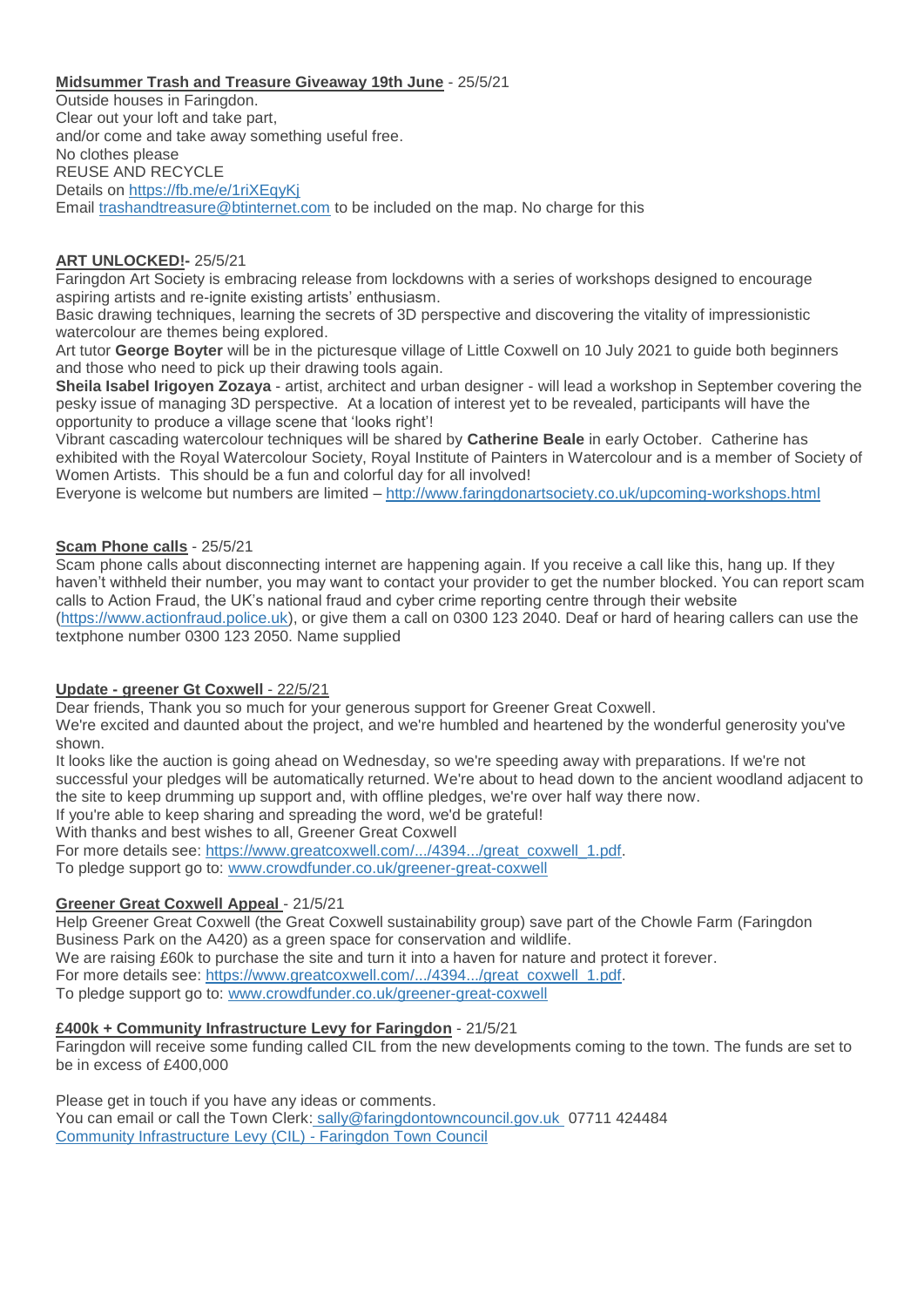### **Help for Families** - 21/5/21

I am reaching out to you today to tell you about the Covid Support Grant that is available to offer financial support to families in need as we ease out of lockdown. The past year has been difficult for everyone and we know that there are many families and households who are struggling to afford food and to pay their household fuel bills. If you are aware of any families in your communities that are struggling, please ask them to contact the Community Hub. We can refer them into one of our advice centres who can offer support in the form of advice, supermarket vouchers and direct payment of utility bills.

Our contact details are: • Tel: 01235 422600 or • Email: [communityconnectors@southandvale.gov.uk](mailto:communityconnectors@southandvale.gov.uk) They can also get in touch with advice centres direct, their contact details are:

- Citizens Advice (South Oxfordshire and Vale of White Horse) 0808 278 7907
- Vale Community Impact (Vale of White Horse) 01235 765348

Emily Knight

#### **Re bus stops**. - 21/5/21

Coxwell St has no junction with Park Road, the Fire Station stop is in Station Road.

I suspect that the Fire Station and other emergency services, not to mention other large vehicles having objections to buses staying for longer than the time it takes to drop and pickup passengers in Coxwell St. The road is very narrow there and the bus would block the road.

**Greenwitch** 

#### **New Town Mayor -** 21/5/21

After serving many years as town mayor, Mike Wise stood down. The new Mayor is Kiera Bentley and the deputy is Liz Swallow.

`The rest of the meeting was largely about finding members and chair for the various committees, outside organisations ( eg Community Bus and Twinning ++)

Various policy documents - standing orders, complaints procedure, freedom of information ++ were confirmed as needing no amendments.

One councillor has stood down so there is now a vacancy

Ed

#### **Bus stops when Market Place is closed**- 20/5/21

Closure of Faringdon Market Place 22nd June until 1st August 2021 (24/7)

Faringdon Market Place will not be accessible between 22nd June and 1st August 2021 and during this time, buses on Services S6 will need to turn from Coxwell Street directly into Park Road.

Buses to Oxford will wait their time at the last stop in Coxwell Street and buses to Swindon will wait their time at Faringdon Fire Station bus stop, this includes the morning journey on Service 806 to Cirencester College. [ServiceUpdatesArticle | Stagecoach \(stagecoachbus.com\)](https://www.stagecoachbus.com/service-updates/serviceupdatesarticle?SituationId=ID-17%2F05%2F2021-13%3A38%3A28%3A829&fbclid=IwAR3s3TBPEenskxGk7--oOavB_PQm9mYWpwsgjlVN7-MJB8qY8QWOnt5eByA)

### **Le Tour de Farcycles July 17th** - 20/5/21

[See details on Poster Board](http://weebly-link/267885977289169690)

### **Advertise on this website** - 20/5/21

Things are opening up, thank goodness.

I expect many organisations in the town are planning events for the Summer- hope so

I'm more than happy to post details on this website so please do send the information and maybe a poster via [Contact](http://weebly-link/100027806498849841)  [us.](http://weebly-link/100027806498849841)

As far as am aware the Whats On is the only online list of events for Faringdon. It is in date order, so easy to look ahead at what may be happening in town.

It wholly relies on organisers to send me the information. It costs you nothing and is available to everyone without having to sign up (like Facebook etc).

Also, If you are a business or a club please would you check your entry on this website as I fear that many entries are out of date.

THANKYOU

**Keep Faringdon Tidy/ Clean Poster Competition** - 18/5/21 Design an eye poster to help promote our anti-litter campaign Please send your designs to [adele@faringdontowncouncil.gov.uk](mailto:adele@faringdontowncouncil.gov.uk) Closing date 21st June 2021 Open to children up to 12 years old